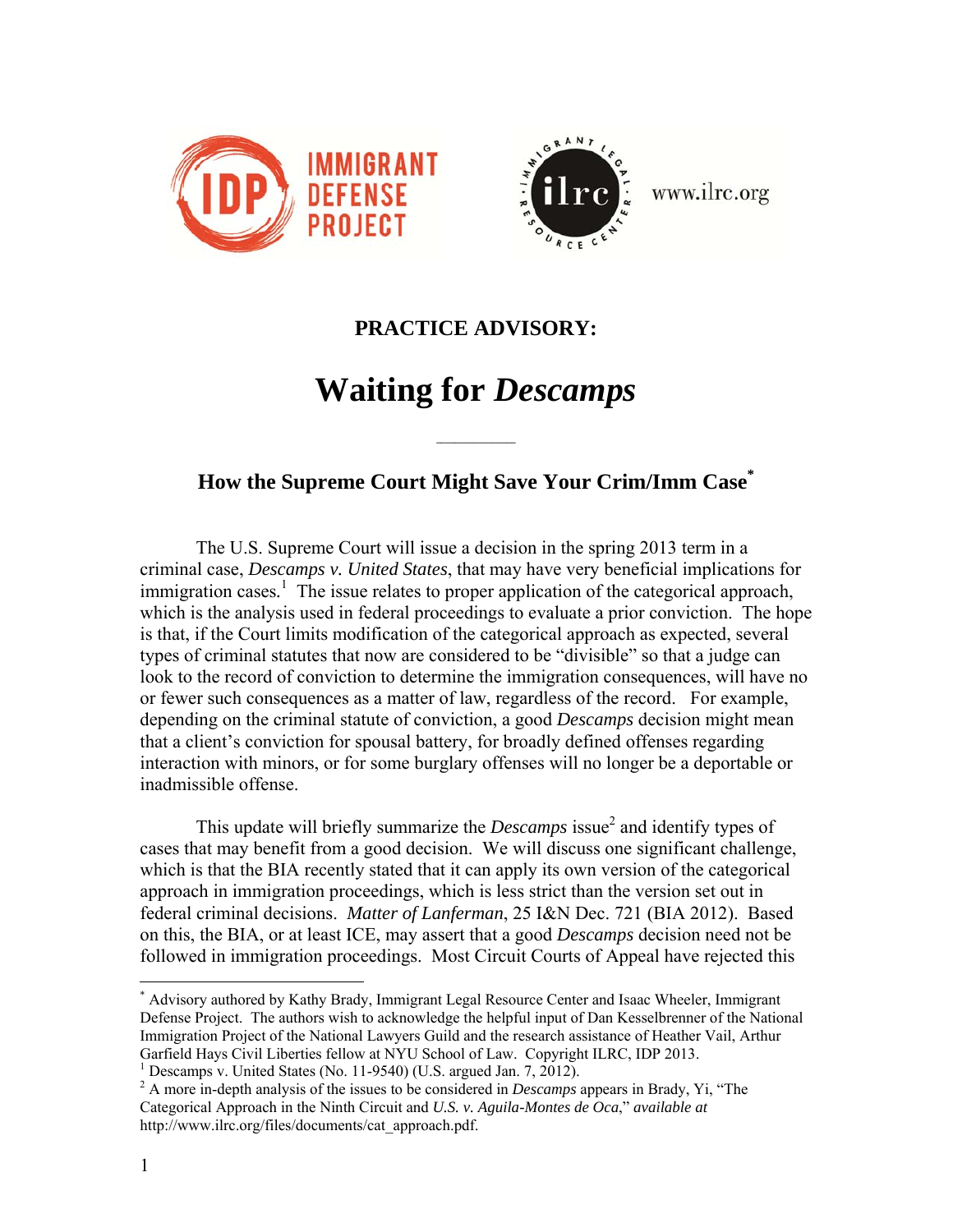notion and have held that the same or a very similar analysis applies in both venues, but other courts might be open to the *Lanferman* criminal/immigration distinction*.*

*How might* **Descamps** *change the law?* In *Descamps* the Supreme Court will consider when a federal criminal court judge may use facts gleaned from an individual's record of conviction to characterize a prior offense, under a federal sentencing statute that adds penalties for those previously convicted of certain classes of offenses such as "burglary." This review of the individual's record is governed by the "modified categorical approach." To date, the Supreme Court's consistent rule has been that under the modified categorical approach, a judge may consult the record of conviction only to determine which offense, out of multiple offenses that are separately set out in the language of the criminal statute, was the offense of conviction. "When the law under which the defendant has been convicted contains statutory phrases that cover several different generic crimes… the 'modified categorical approach' that we have approved permits a court to determine which statutory phrase was the basis for the conviction by consulting the trial record …" *Johnson v. United States*, 559 U.S. 133, \_\_\_, 130 S. Ct. 1265, 1273 (2010).

Thus, for a judge to go to the record of conviction:

- 1) The criminal statute itself must set out multiple distinct offenses, separated by "or" (i.e., "several different crimes, each described separately"<sup>3</sup>); and
- 2) At least one of the offenses set out in the statute must be a full (categorical) match with the definition at issue (i.e., it must come within a "a narrow range of cases where a jury was actually required to find all the elements in generic burglary.<sup>4</sup>)"

If those requirements are met, a judge may review the individual's record of conviction under the modified categorical approach, for "the purpose … of determining *which* statutory phrase (contained within a statutory provision that covers several different generic crimes) covered a prior conviction." *Nijhawan v. Holder*, 557 U.S. 29, 41 (2009) (emphasis supplied). Under this test, a prior conviction never can be for more than the bare elements, or the "least adjudicated elements," of the statute, and the review of the individual's record always is limited to identifying which of these bare elements was the subject of the particular conviction.

In contrast to this standard, the Ninth Circuit Court of Appeals<sup>5</sup> and the BIA, $^6$  and to a far lesser extent some other Circuit Courts of Appeals, hold that a judge may consider various details from the record to define the offense of conviction, in ways that go far beyond the elements of the offense that are set out in the statute. In fact, these jurisdictions permit a judge to consult the record of conviction if the statute just sets out one broadly defined offense, as opposed to "different crimes, each described separately." If the Supreme Court reaffirms its own rule in *Descamps*, these Ninth Circuit and BIA

<u>.</u>

<sup>&</sup>lt;sup>3</sup> Nijhawan v. Holder, 557 U.S. 29, 35 (2009).<br>
<sup>4</sup> Taylor v. United States, 495 U.S. 575, 602 (1990).<br>
<sup>5</sup> United States v. Aguila-Montes de Oca, 655 F.3d 915 (9th Cir. 2011) (en banc).<br>
<sup>6</sup> Matter of Lanferman, supra.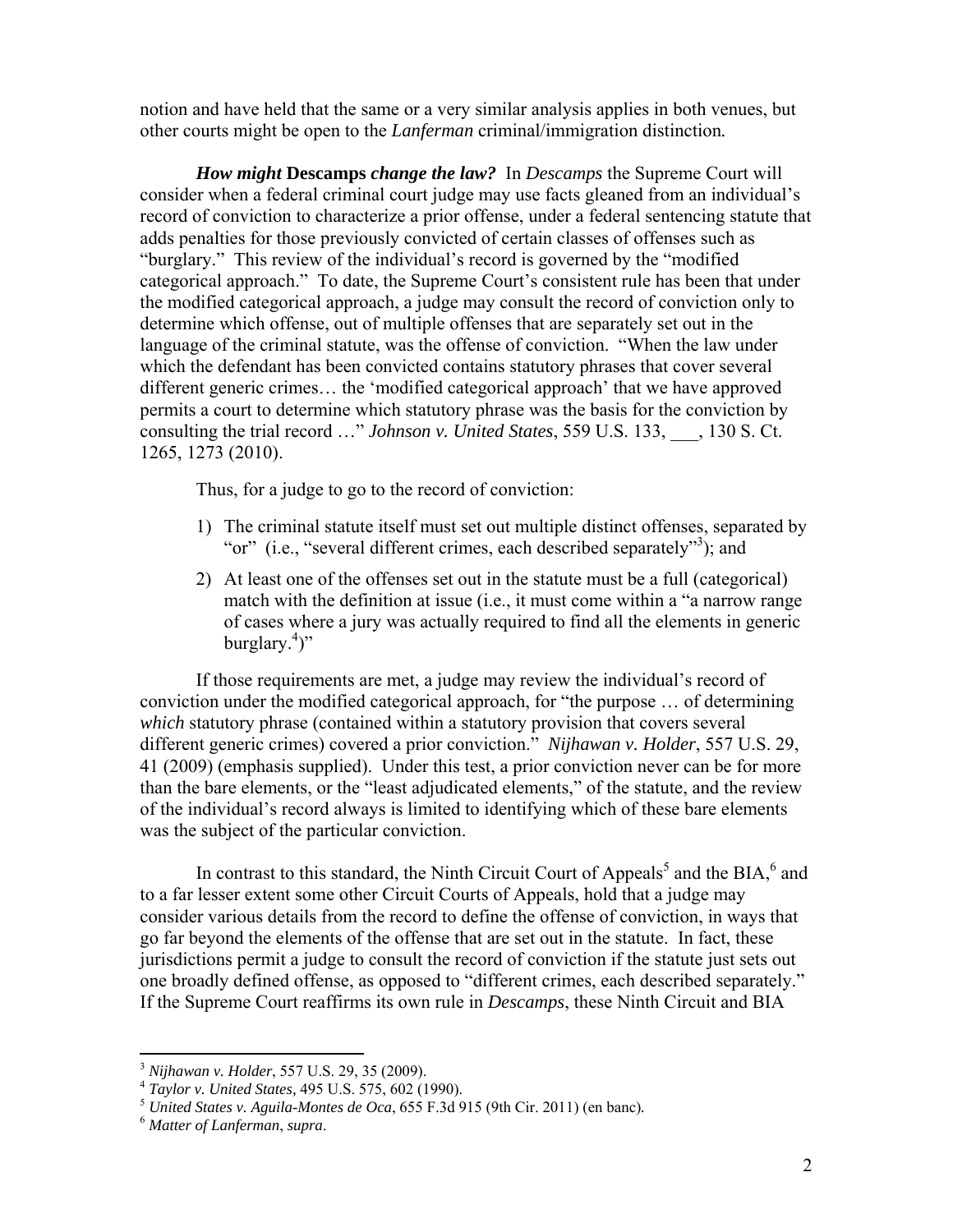cases should be overturned. A good decision in *Descamps* ought to result in changes such as the following:

- Conviction of simple battery of a spouse will be held not to be a crime of violence for any purpose, regardless of whether the record states "offensive touching" or some other act. Thus, Matter of Sanudo, 23 I&N Dec. 968 (BIA 2006) should be overruled.
- Conviction of vague offenses such as annoying or molesting a minor, endangering the welfare of a minor, or contributing to the delinquency of a minor, could not be sexual abuse of a minor or crimes of violence, regardless of whether the record reveals sexually abusive or violent conduct. Thus, decisions like *United States v. Armistead*, 467 F.3d 943 (6th Cir. 2006), which look behind broadly worded statutes to examine the record of conviction, might be deemed to have been abrogated.
- Convictions of sexual abuse under statutes that include as an element a requirement that the complainant be under 18 might still be sexual abuse of a minor, but statutes that punish sexually abusive conduct and contain no age requirement at all would not be, no matter what the record of conviction reveals about the complainant's age. And, in the Ninth Circuit, based on prior precedent, even a conviction under a statute prohibiting consensual sex with a person under the age of 18 could not be deemed sexual abuse of a minor, regardless of the age of the minor stated in the record of conviction (and no conviction under Cal. P.C. § 261.5(d) would be sexual abuse of a minor, regardless of record).<sup>7</sup>
- No conviction under a burglary statute that prohibits an unspecified "entry" (as opposed to an unlicensed entry) will qualify as "burglary" for aggravated felony purposes. This is the question presented in *Descamps*, which is evaluating Calif. P.C. § 459.

At least in the Ninth Circuit and according to the BIA, in all of the above cases an immigration judge is currently permitted to go to the record of conviction to seek certain details. Under a good *Descamps* decision, however, none of the above convictions should carry the immigration penalty, regardless of the burden of proof in immigration proceedings, and regardless of facts in the criminal record.

*Will a good* **Descamps** *decision apply in immigration proceedings?* It should, but there may have to be litigation in at least some jurisdictions.

<sup>1</sup> 7 A good *Descamps* decision, applied to immigration proceedings, would reinstate the prior rule under *Estrada-Espinoza v. Mukasey*, 546 F.3d 1147, 1159-60 (9th Cir. 2008) (en banc) (where a statute prohibits consensual sex with a person under the age of 18, the prior conviction must be considered to be for sex with a 17-year-old regardless of the record of conviction). Regarding Cal. P.C. § 261.5(d), see *Pelayo-Garcia v. Holder*, 589 F.3d 1010 (9th Cir. 2009) (while here the court held that a judge may look to the record to determine whether the offense involved abuse, under a good *Descamps* decisión § 261.5(d) never should be held sexual abuse of a minor under the Ninth Circuit standard.) For further discussion of these standards in the Ninth Circuit, see *California Notes and Chart, Note: Sex Offenses* at www.ilrc.org/crimes.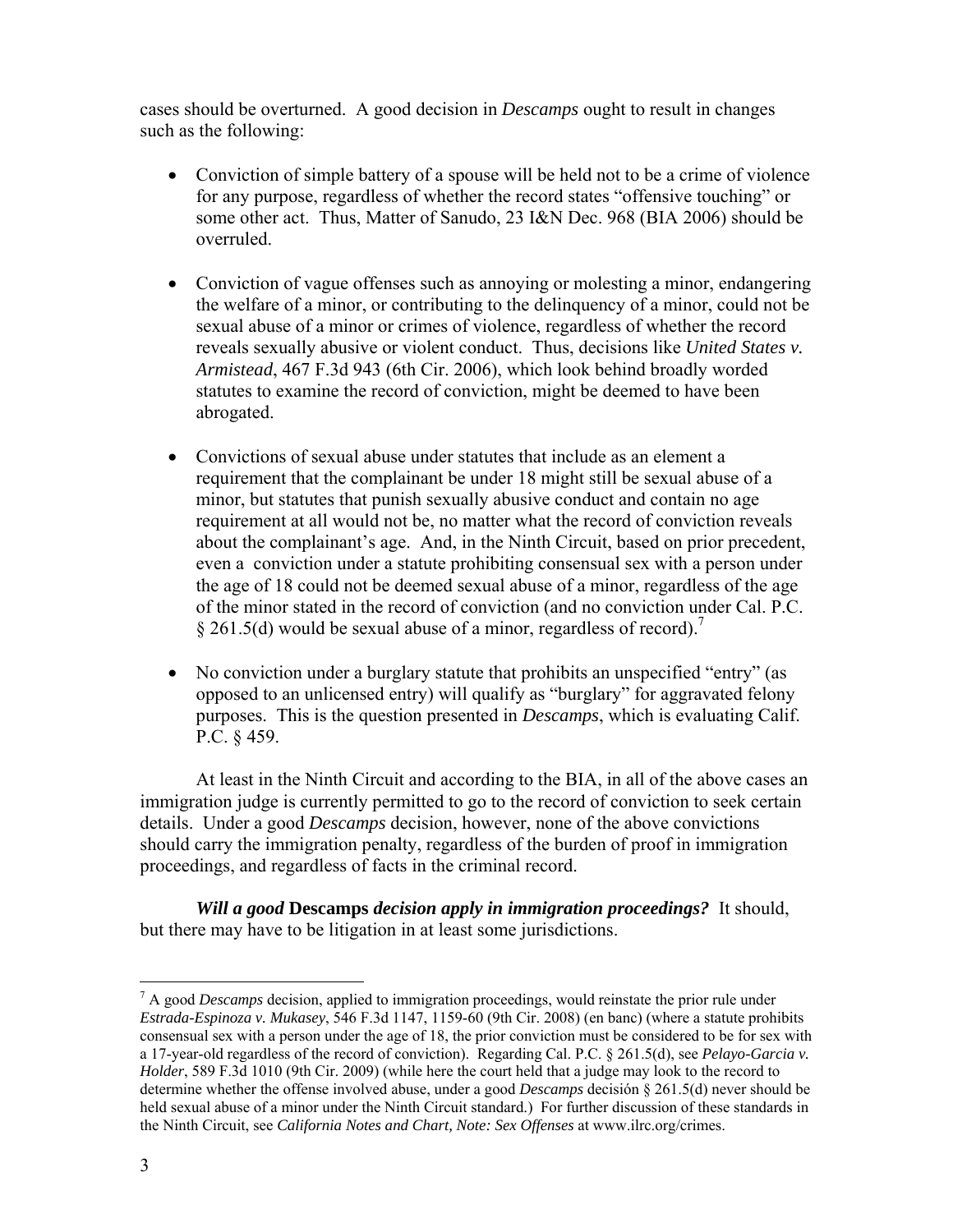The Supreme Court has applied the same categorical approach in immigration proceedings as in federal criminal proceedings. *See Nijhawan v. Holder, supra,* and *Gonzales v. Duenas-Alvarez*, 549 U.S. 183 (2007). So have most federal courts, as discussed below. The Board of Immigration Appeals has challenged this, however. In *Matter of Lanferman,* 25 I&N Dec. 721 (BIA 2012) the three-judge panel asserted that "the categorical approach itself need not be applied with the same rigor in the immigration context as in the criminal arena, where it was developed" and that federal courts should defer to it on this matter under *Brand X. Id.* at 728, 729 n.7. Further, in *Lanferman* the BIA set out a very broad test for how an immigration judge may use information in the record of conviction. The Board stated that a court may review the individual's record of conviction under a criminal statute regardless of the statute's structure, and even if the statute does not set out multiple individual offenses, if based on the elements of the offense some but not all violations of the statute give rise to grounds for removal or ineligibility for relief. *Lanferman,* 25 I&N Dec. at 724. This is roughly the same rule that is being challenged in *Descamps*, and the BIA approvingly cited *United States v. Aguila-Montes de Oca*, 655 F.3d 915 (9th Cir. 2011) (en banc)*,* the Ninth Circuit decision that is being challenged in *Descamps.*

The *Lanferman* panel appears to be in error, but based on *Lanferman*, ICE will likely assert that a good decision in *Descamps* will not apply in immigration proceedings. The Supreme Court is not expected to give an opinion on immigration proceedings in *Descamps*, a purely criminal case. The issue may go to the federal courts. Federal courts, not the Board, decide whether a court should defer to the BIA. Some courts have made clear, recent pronouncements on the issue, which might obviate the need for litigation. In 2012, the Ninth Circuit directly addressed the assertion that a lesser categorical approach applies in immigration proceedings, and held that it is required to apply the protections of the criminal categorical approach in immigration hearings. *Young v. Holder*, 697 F.3d 976, 982 (9th Cir. 2012) (en banc) (rejecting argument that categorical approach should apply differently in immigration than in federal criminal proceedings). Other courts have also explicitly rejected the idea that the categorical approach offers weaker protection in the immigration arena than in the criminal one. *See Campbell v. Holder*, 698 F.3d 29, 33–35 (1st Cir. 2012); *Jean-Louis v. Att'y Gen.*, 582 F.3d 462, 478–80 (3d Cir. 2009); *Prudencio v. Holder*, 669 F.3d 472, 484 (4th Cir. 2012); *cf. Perez-Gonzalez v. Holder*, 667 F.3d 622, 625 (5th Cir. 2012) (rejecting without comment dissent's argument that categorical approach should apply with less rigor in immigration cases).

Other courts have not addressed the issue as explicitly but have confirmed that the categorical approach applies at least as forcefully in immigration cases by applying criminal precedents to immigration petitions for review, or vice versa. *See, e.g.*, *United States v. Beardlsey*, 691 F.3d 252, 263–67, 275 (2d Cir. 2012); *Evanson v. Att'y Gen.*, 550 F.3d 284, 290–92 (3d Cir. 2008); *Rashid v. Mukasey*, 531 F.3d 438, 447 (6th Cir. 2008); *Olmstead v. Holder*, 588 F.3d 556, 559 (8th Cir. 2009); *Efagene v. Holder*, 642 F.3d 918, 921 (10th Cir. 2011); *Jaggernauth v. Att'y Gen.*, 432 F.3d 1346, 1353 (11th Cir. 2005). Only a few courts have suggested that the categorical approach may be less protective in immigration cases. *See Ali v. Mukasey*, 521 F.3d 737, 741–42 (7th Cir. 2008); *Salem v. Holder,* 647 F.3d 111, 119 (4th Cir. 2011) (*but see Prudencio*, *supra*); *Godoy-Bobadilla v. Holder*, 679 F.3d 1052, 1056–68 & n.3 (8th Cir. 2012). Moreover,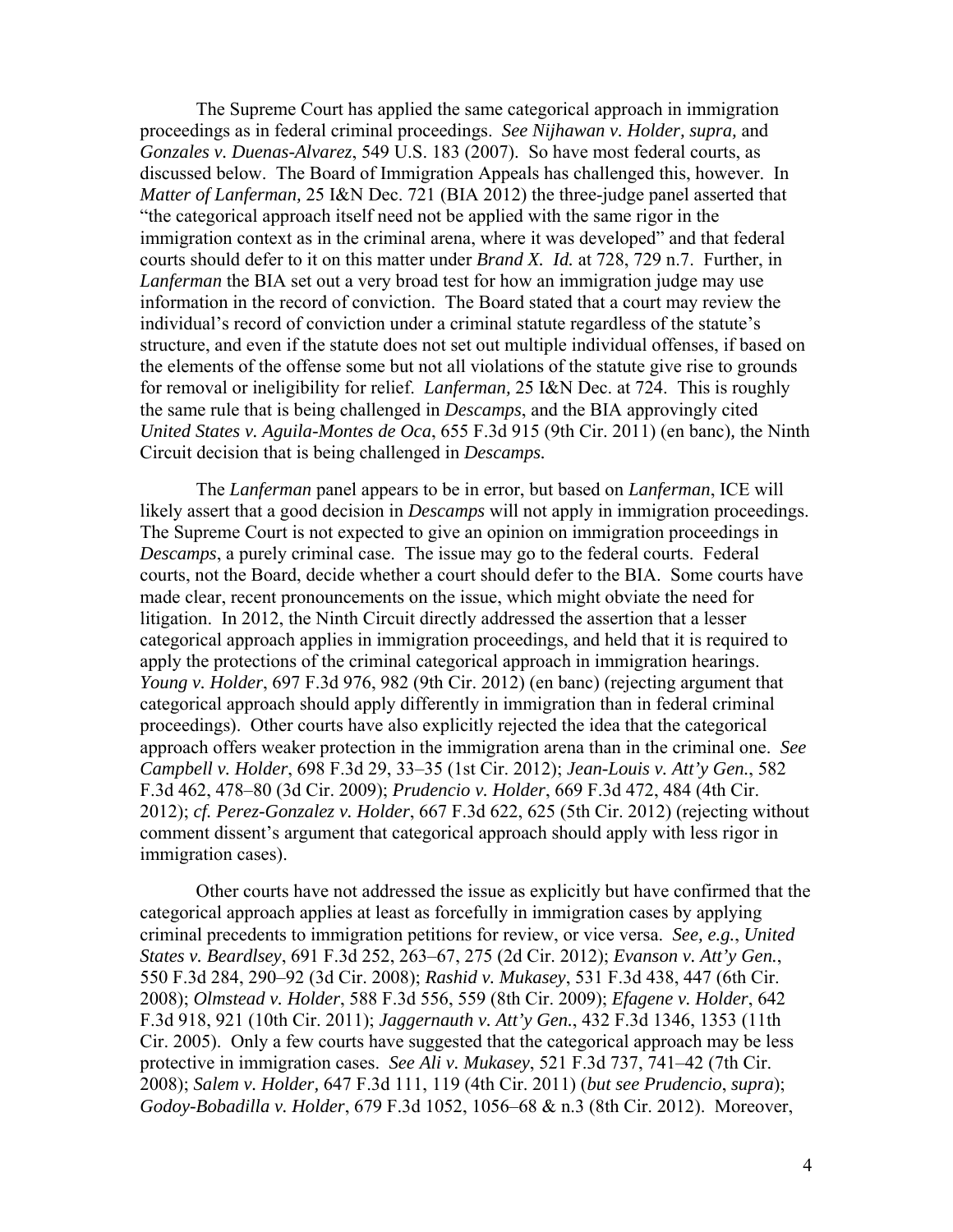the distinctions these cases draw may be limited to the narrow contexts the cases addressed (crimes involving moral turpitude, in *Ali* and *Godoy-Bobadilla*; and situations in which a noncitizen bears the burden of proving that a relief bar does not apply, in *Salem*).

## *What can one do while waiting for* **Descamps***?*

If your client is currently in **criminal proceedings**:

• If your client is charged under a criminal statute that would benefit from a good decision in *Descamps*—meaning if the elements as set out in the statute would not cause an immigration penalty, but the facts your client might have to plead to would—you may want to advise **delaying a guilty plea** until the *Descamps* decision because the decision might affect your client's calculus in deciding whether to plead guilty or fight the charges (or to seek a different plea agreement). Delay may not be necessary in cases where it is possible to construct a record of conviction that affirmatively makes clear your client is pleading guilty to **non-removable** conduct, since such defendants should be protected even under the BIA/Ninth Circuit rule. Note, however, that in some contexts and in some jurisdictions, an **inconclusive** record of conviction may not be enough to protect your client under a divisible statute, if he or she is applying for immigration status or relief from removal. *See, e.g.*, *Young v. Holder*, *supra; Salem v. Holder*, *supra.* **8**

If your client is currently in **removal proceedings**:

- You may be able to argue that the IJ and/or the BIA is **already bound to apply your circuit's law on divisibility**, if favorable to your client. *See Beardlsey, supra,* 691 F.3d at 264–68 (collecting circuit cases that reject the BIA and Ninth Circuit approaches to divisibility). If the favorable circuit law arises in the criminal context, you may be able to argue on the basis of the cases discussed above that the same approach should apply in immigration cases. You may need to preserve this argument for eventual federal court review. (Even if the decision in *Descamps* is favorable, DHS is likely to argue that it does not apply to immigration cases).
- If the immigration judge in your case will apply the BIA or Ninth Circuit rule, you may want to notify the IJ that *Descamps* is pending, with a decision expected by June 2013 at the latest, and **move to postpone** a decision about removability or relief eligibility until after the Supreme Court rules. In cases where the respondent is detained or delay is otherwise not in the client's interests, you should prepare to take advantage of a favorable ruling in *Descamps* by preserving for BIA or federal court review arguments that the BIA/Ninth Circuit approaches are

 $\overline{a}$ <sup>8</sup> For further guidance on this issue, see "Practice Advisory: Criminal Bars to Relief and Burden of Proof Considerations" (Mills Legal Clinic of Stanford Law School & Immigrant Defense Project, May 4, 2012), *available at* http://immigrantdefenseproject.org/wp-content/uploads/2012/05/IDP-Practice-Advisory-Cancellation-Burden-of-Proof-Revised-5-4-12-FINAL.pdf.